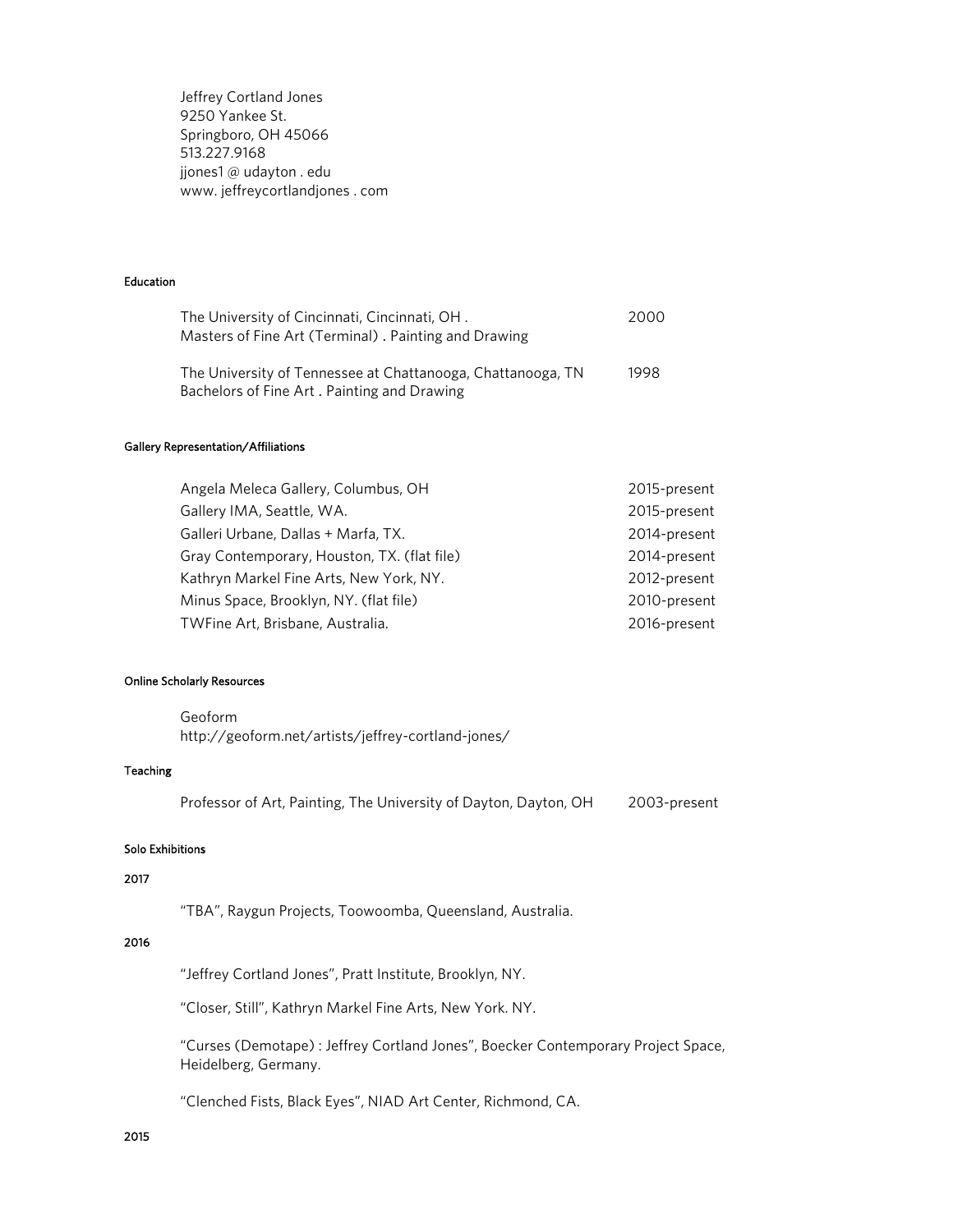"Up, Down, Turn Around", Gray Contemporary, Houston, TX.

"Movement, Substance, Technique : Marfa", Galleri Urbane, Marfa, TX.

"Movement, Substance, Technique", Galleri Urbane, Dallas, TX.

"In A Lonely Place : Mesh, Temptation, Hurt", Art Academy of Cincinnati, Cincinnati, OH.

## 2014

"FACIT / FACET : Jeffrey Cortland Jones", Mt. Comfort Gallery, Indianapolis . IN.

"Did I See You, See Me (In A New Light)", Kathryn Markel Fine Arts, New York. NY.

"At A Later Date : Jeffrey Cortland Jones", NIAD Art Center (National Institute of Art and Disabilities), Richmond, CA.

"Hushed and Unhurried", Sean Christopher Gallery, Columbus, OH.

## 2013

"Roll Up Your Sleeves, Were Headed For Winter I Know", Sinclair Community College. The Burnell Roberts Triangle Gallery, Dayton, OH.

"After, Closer, Still", RTZ Vegas, Las Vegas, NV.

"After, Closer", Laura Moore Fine Art, McKinney, TX.

## 2012

"Late Night, Maudlin Street : New Work by Jeffrey Cortland Jones", Art Academy of Cincinnati, Cincinnati, OH.

### 2011

"Told You So", Apothecary, Chattanooga, TN.

"Jeffrey Cortland Jones", Gallery Gray, online. http://www.gallery-gray.com/jones/jeffrey-jones-exhibition-wall.html

# 2010

"A Rush and a Push", Christopher West Presents, Indianapolis, IN.

"Closer, Still", Kent Place Gallery, Summit, NJ.

### 2009

"Jeffrey Cortland Jones", Some Walls, Oakland, CA.

"3 Color Paints Whole World", Mt. Comfort (a space for champions), Indianapolis, IN.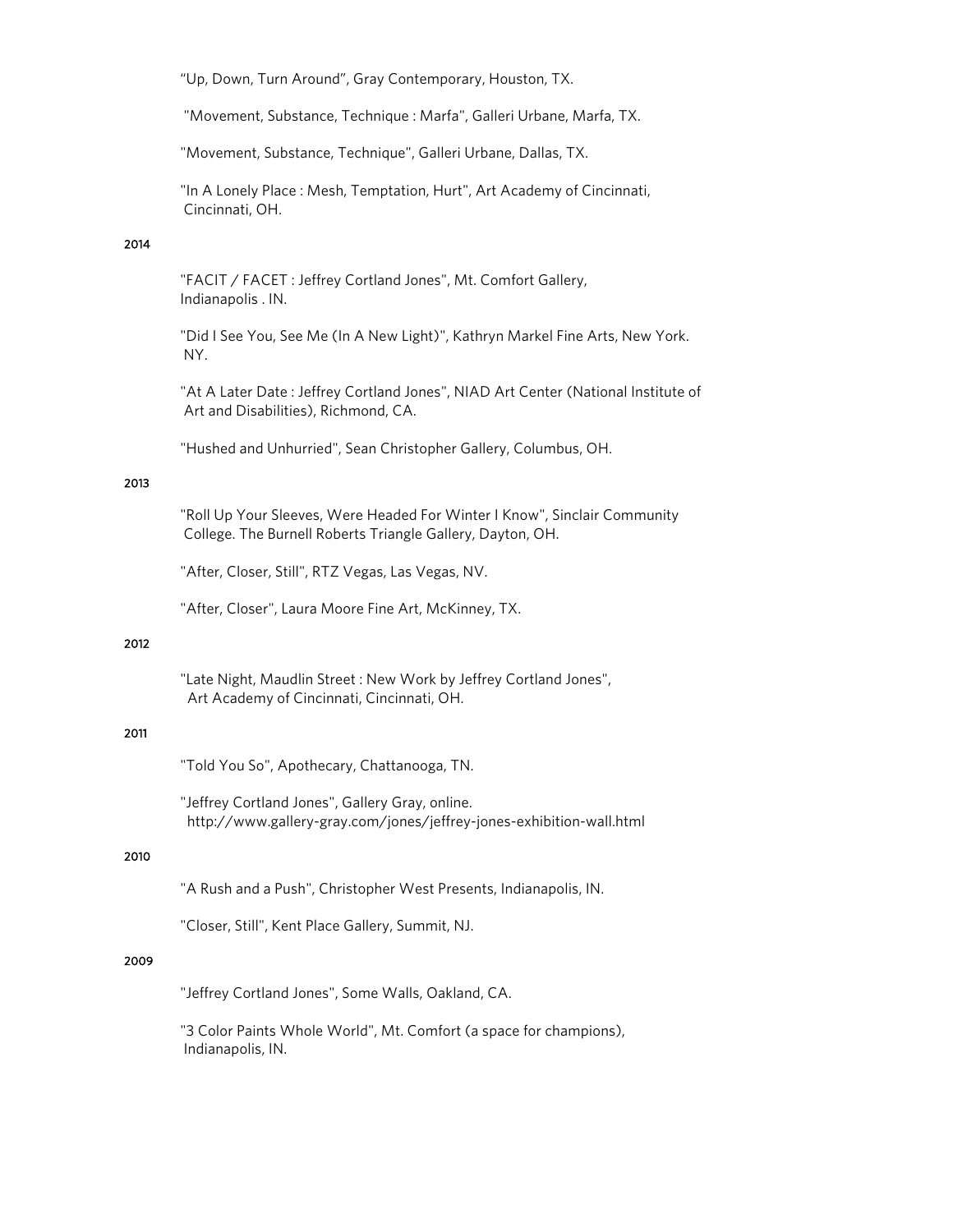#### Group Exhibitions

#### 2017

 "Better Late Than Ugly", Galerie oqbo . Berlin, Germany. "Straight from the Studio:, Angela Meleca Gallery, Columbus, OH.

"Fiction (With Only Daylight Between Us) . v2", Raygun Projects, Toowoomba, Queensland, Australia.

"Fiction (With Only Daylight Between Us) . v2", Class Room, Coventry, England.

"Fiction (With Only Daylight Between Us) . v2", Apothecary, Chattanooga, TN.

"Fiction (With Only Daylight Between Us) . v2", Volunteer State Community College, Nashville, TN.

"Postcards from the Edge 2017", Metro Pictures, New York, NY.

### 2016

"Collective Memory (The Past and Future is Ours)", Glasgow School of Art, Glasgow, Scotland.

"Collective Memory (The Past and Future is Ours)", Sperry Studio, Brooklyn, NY

"Funkytown", Urbano Cellars, Berkley, CA.

"Everything Is Nothing With A Twist", Wave Pool, Cincinnati, OH.

"Fiction (With Only Daylight Between Us) . v2", Angelika Studios, High Wycombe, England.

"Fiction (With Only Daylight Between Us) . v2", Boecker Contemporary, Heidelberg, Germany.

"Fiction (With Only Daylight Between Us) . v2", Elgin Community College, Elgin, IL.

"Fiction (With Only Daylight Between Us) . v2", Curating Contemporary, online. http://www.curatingcontemporary.com/current-show--fiction-with-only-daylight-between-usv2/fiction-with-only-daylight-between-us-v2/

"Fiction (With Only Daylight Between Us) . v2", Corridor, Dayton, OH.

"Art Hillary", Kathryn Markel Fine Arts, New York, NY.

"Diverge / Converge", the University of Dayton, Dayton, OH.

"Skin Ego", Skibum MacArthur, Los Angeles, CA.

"New American Painting: Midwest", Elmhurst Art Museum, Elmhurst, IL.

"Exhibition: 3 Ways", Resident Arts, Columbia, MO.

"The Future Will Be Different", Mini Galerie, Amsterdam, Netherlands. (4 person)

"Conjoining Islands", The Sheen Center for Thought & Culture, New York, NY. (4 person)

"Stratum", Jamie Brooks Fine Arts, Los Angeles, CA. (3 person)

"Cover Uncover", Pleat Gallery, online, www . pleatgallery . com (2 person)

"Heather Jones + Jeffrey Cortland Jones", Corridor, Dayton, OH. (2 person)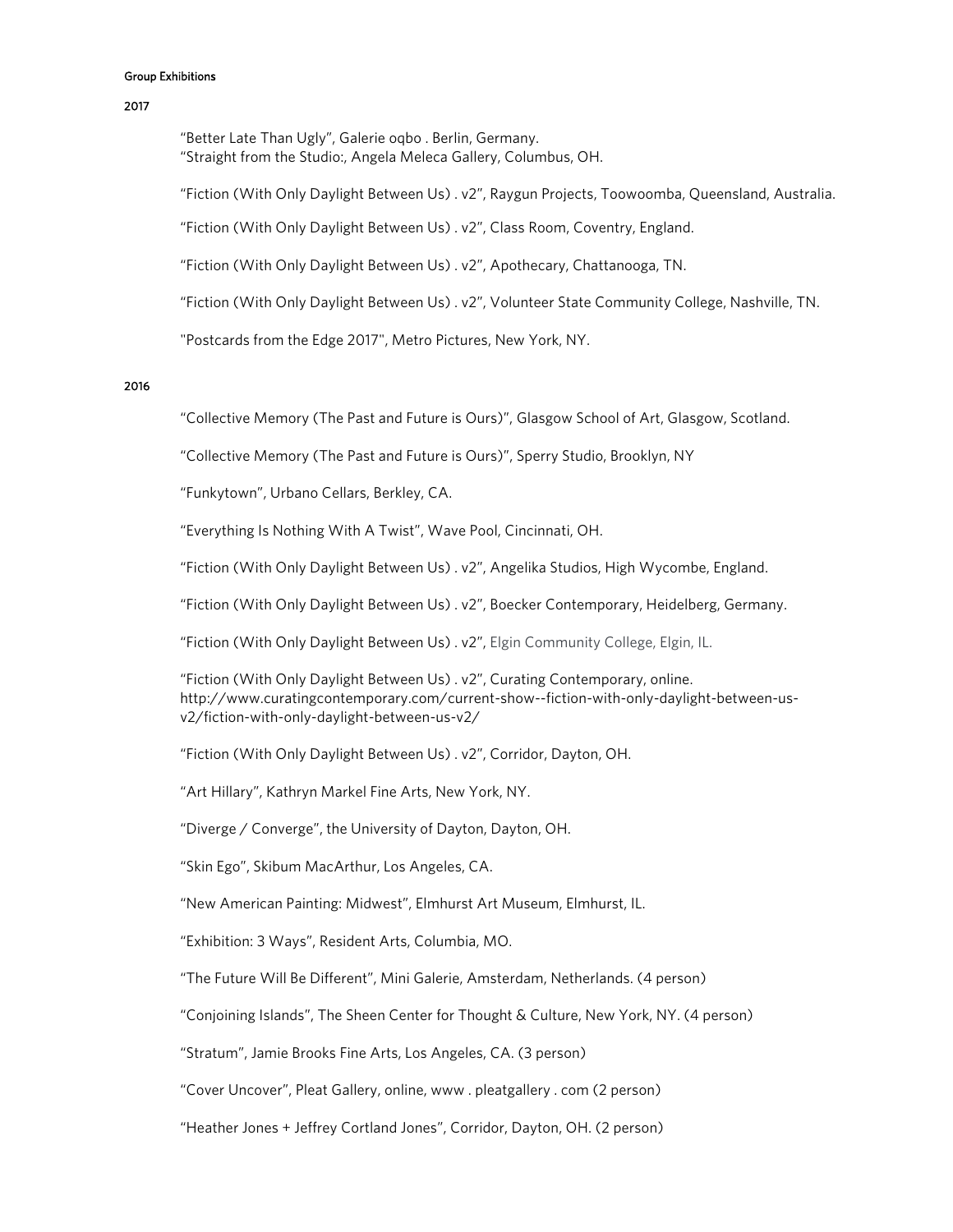"Formal Function: Strategies of Abstraction", The Carnegie Art Center, Covington, KY.

"WW4", NIAD Art Center, Richmond, CA.

"Sideshow Nation : Thru the Rabbit Hole", Sideshow Gallery, Brooklyn, NY.

"Postcards from the Edge 2016", Sikkema Jenkins, New York, NY.

### 2015

"Humble Iterations", Kathryn Markel Fine Arts, New York, NY.

"Annual Holiday Group Exhibition", Gallery IMA, Seattle, WA

"Focus", Bluffton University, Bluffton, OH. (2 person)

"Advocate Through Art : benefiting The Children's Assessment Center", Winter Street Studios, Houston, TX.

"Therely Bare Redux", Murray State University, Murray, KY.

Chopshop 5 / RABBIT", MARIA's, Madison, WI.

"Unearth", the University of Dayton, Dayton, OH.

"Therely Bare Redux", Zeitgeist Gallery, Nashville, TN.

"Unlimited Potential", Lyons Wier Gallery, New York, NY.

"Acquired", Occasional Gallery, Burlington, WA.

"artMRKT San Francisco", artMRKT San Francisco (w/Kathryn Markel Fine Arts), San Francisco, CA.

"the Dallas Art Fair", the Dallas Art Fair (w/Galleri Urbane), Dallas, TX.

"Win Win 3", NIAD Art Center, Richmond, CA.

"Sideshow Nation : Circle the Wagons", Sideshow Gallery, Brooklyn, NY.

"Art on Paper 2015", Art on Paper 2015 (w/Kathryn Markel Fine Arts), New York, NY.

"Parameters", Jordan Faye Contemporary, Baltimore, MD.

"Mary Bucci McCoy, Lucinda Cobley, Jonathan Cowan, Jeffrey Cortland Jones, Erin Lawlor, Tim McFarlane, Jesse Stilwell, Douglas Witmer", Gray Contemporary, Houston, TX.

#### 2014

"New Works by Gallery Artists", Galleri Urbane, Dallas, TX.

"Jeffrey Cortland Jones, Tim McFarlane, Douglas Witmer", Gray Contemporary, Houston, TX. (3 person)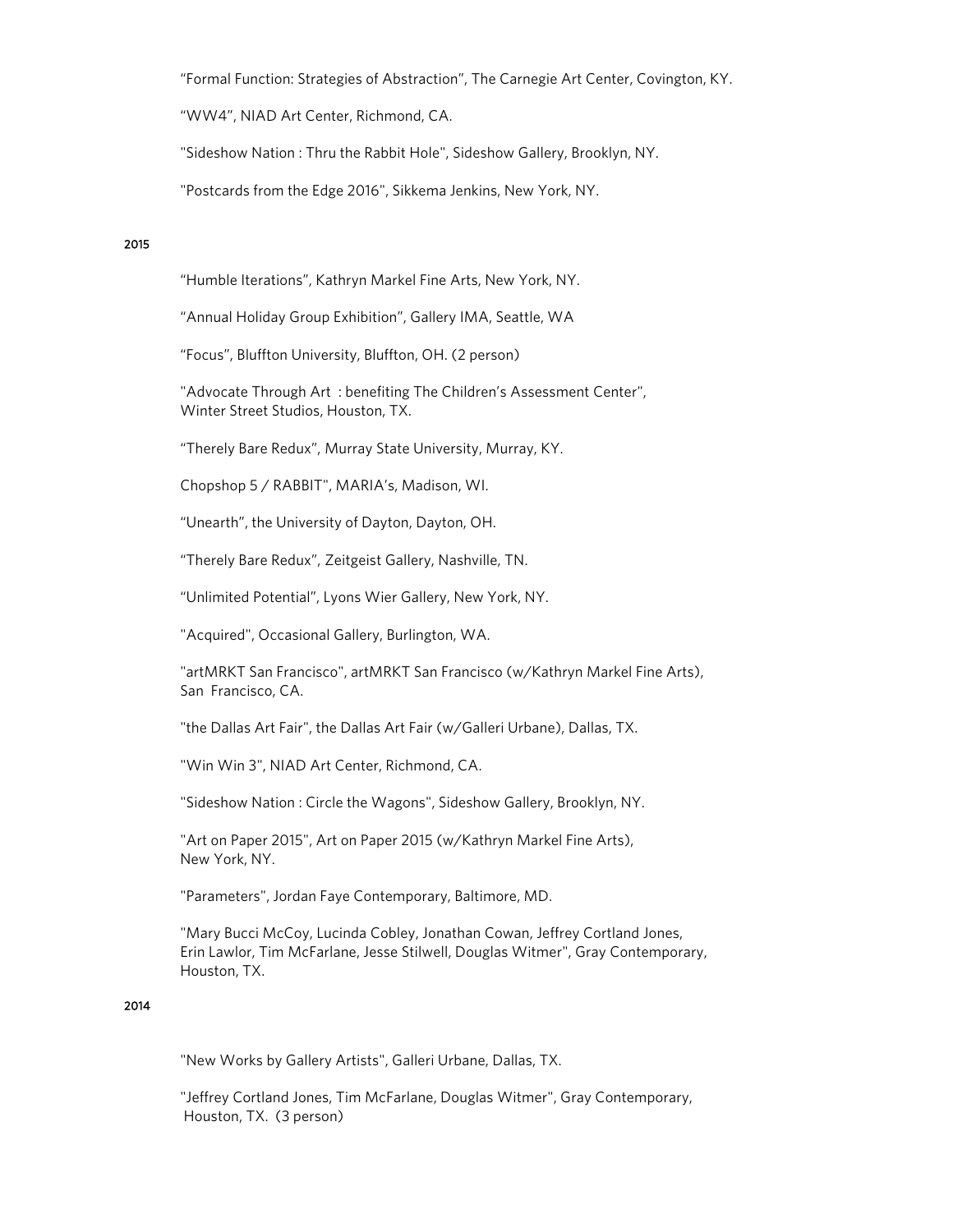"heavylightweight", Tiger Strikes Asteroid, Philadelphia, PA. (4 person)

"Advocate Through Art: benefiting The Children's Assessment Center", Winter Street Studios, Houston, TX.

"Aloe Vera", Gray Contemporary, Houston, TX.

"Dialogues", Gray Contemporary, Houston, TX.

"artMRKT Hamptons", artMRKT Hamptons (w/Kathryn Markel Fine Arts), Bridgehampton, NY.

"Stray Light 3", Color of Energy Gallery, Dayton. OH.

"Stray Light 2", Rhoads Gallery, Centerville. OH.

"Open Studios STL", Hoffman LaChance Contemporary, St. Louis, MO.

"sweatgrasssmokenwhiskey", Neon Heater, Findlay, OH.

"Stray Light 1", Mike Elsass Gallery/Front Street Gallery, Dayton. OH.

"SideShow Nation : At the Alamo", SideShow Gallery, Brooklyn, NY.

"Postcards from the Edge 2014", Luhring Augustine, New York, NY.

"Made in Ratio", Cheryl Hazan Contemporary, New York, NY.

### 2013

"North Meets South: Jeffrey Cortland Jones and Carrie McGee", The Green Building Gallery, Louisville, KY. (2 person)

"Finding Nevermind", the Neon Heater, Findlay, OH. (2 person)

"UC Alumni Art", the University of Cincinnati Blue Ash College, Cincinnati, OH.

"Aqua Art Miami (w/Hoffman LaChance Contemporary, St. Louis, MO.)", Miami, FL.

"CONTEXT Miami (w/ Kathryn Markel Fine Arts), Miami, FL.

"Wish You Were Here 12", A.I.R. Gallery, Brooklyn, NY.

"Win Win", NIAD Art Center, Richmond, CA.

"Chopshop 3 / RADIORADIO", Pier 1218, Madison, WI.

"SideShow Nation", Side Show Gallery, Brooklyn, NY.

"Domino02 : AQUA", Artisan Enterprise Center (Covington Arts), Covington, KY.

"Postcards from the Edge 2013", Sikkema Jenkins, New York, NY.

"Tilting At Windmills", University of Wisconsin, Madison, WI.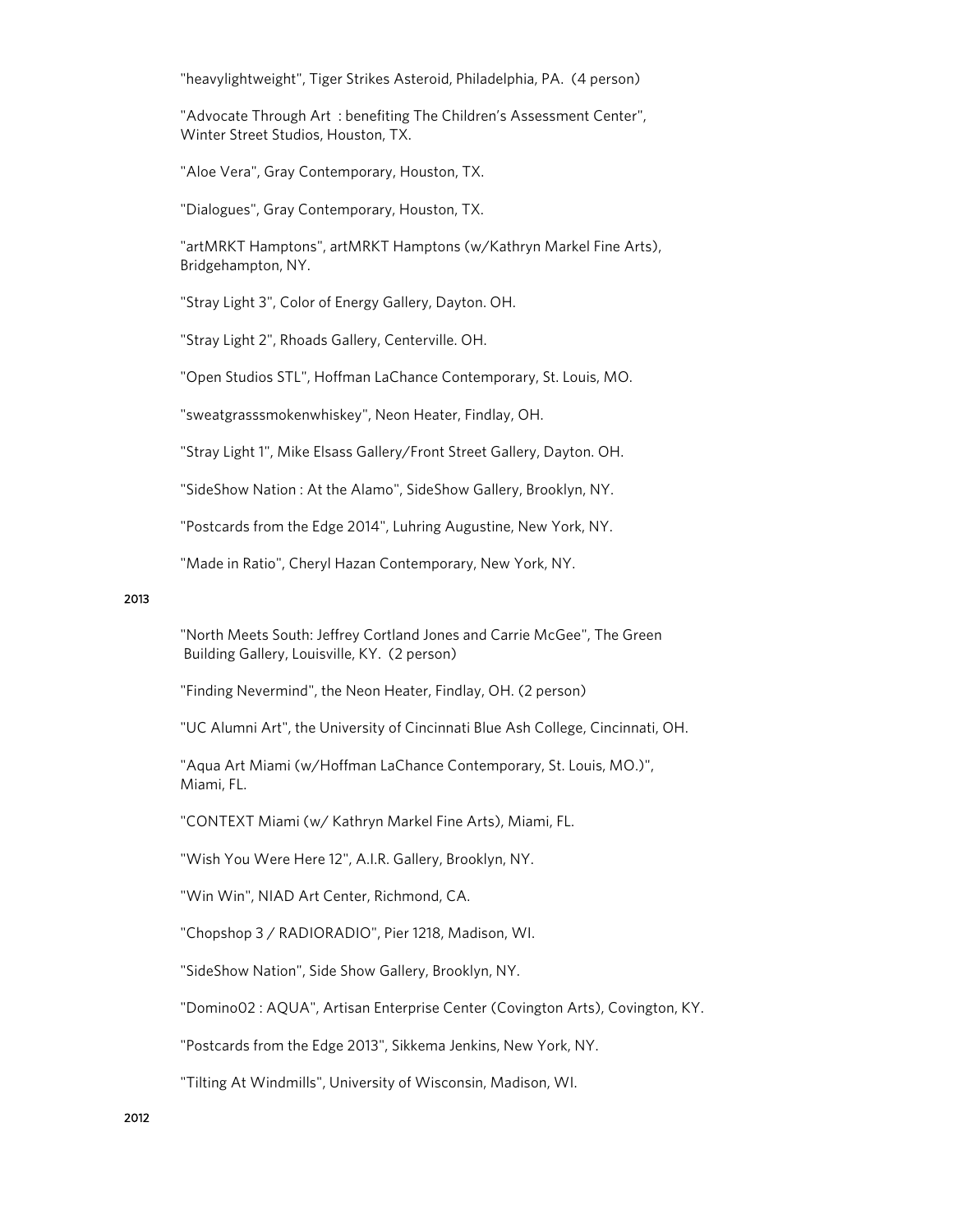"Domino02 : AQUA", Xaiver University, Cincinnati, OH.

"Summer Invitational", Kathryn Markel Fine Arts, New York, NY.

"Distillations", Tejas Gallery Space, Dayton, OH.

"Selection of works on paper from Gallery Artists" , Phyllis Weston Gallery, Cincinnati, OH.

"Four by Six equals Twenty Four", Space Camp Gallery, Indianapolis, IN.

"Mic : Check", Side Show Gallery, Brooklyn, NY.

"CURRENTS", The University of Dayton, Dayton, OH.

#### 2011

"the boa constrictor and the golden retriever: extremes in tonality", Soft Spot, online. soft-spot.net

"Therely Bare", Kent State University, Kent, Ohio.

"PASSAGE : John V. Clarke and Jeffrey Cortland Jones", The University of Dayton, Dayton, OH. (2 person)

"Life of the World to Come : Chase the Tear", NIAD Art Center, Richmond . CA.

"Selections: An Exhibition of work from the UTC Cress Gallery Permanent Collection of Art", University of Tennessee at Chattanooga, Chattanooga, TN.

"mailto:", Drift Station Gallery, Lincoln, NE.

| "The Sketchbook Project: 2011", | Full Sail University, Winter Park. FL.   |
|---------------------------------|------------------------------------------|
|                                 | Hyde Park Arts Center, Chicago. IL.      |
|                                 | Madrone Studios, San Francisco, CA.      |
|                                 | Form/Space Ateller, Seattle . WA.        |
|                                 | Hillyer Art Space, Washington. DC.       |
|                                 | Monroe Community College, Rochester, NY. |
|                                 | The Granite Room, Atlanta, GA.           |
|                                 | Spaces Gallery, Portland, ME.            |
|                                 | The Austin Museum of Art, Austin. TX.    |
|                                 | Brooklyn Art Library, Brooklyn, NY.      |
|                                 |                                          |

"Abstraction and Minimalism", The University of Dayton, Dayton, OH.

"Ruptures", Hoffman LaChance Contemporary, St Louis . MO.

"Rhomboid Rumba", Joanne Mattera's blog. online http://joannemattera.blogspot.com/2011/05/rhomboid-rumba.html.

"the Dallas Art Fair", (w/Kathryn Markel Fine Arts), Dallas, TX.

"Therely Bare", Association for Visual Artists, Chattanooga, TN.

"Therely Bare", Zeitgeist Gallery, Nashville, TN.

"An Exchange with Sol LeWitt", Cabinet Magazine, Brooklyn, NY.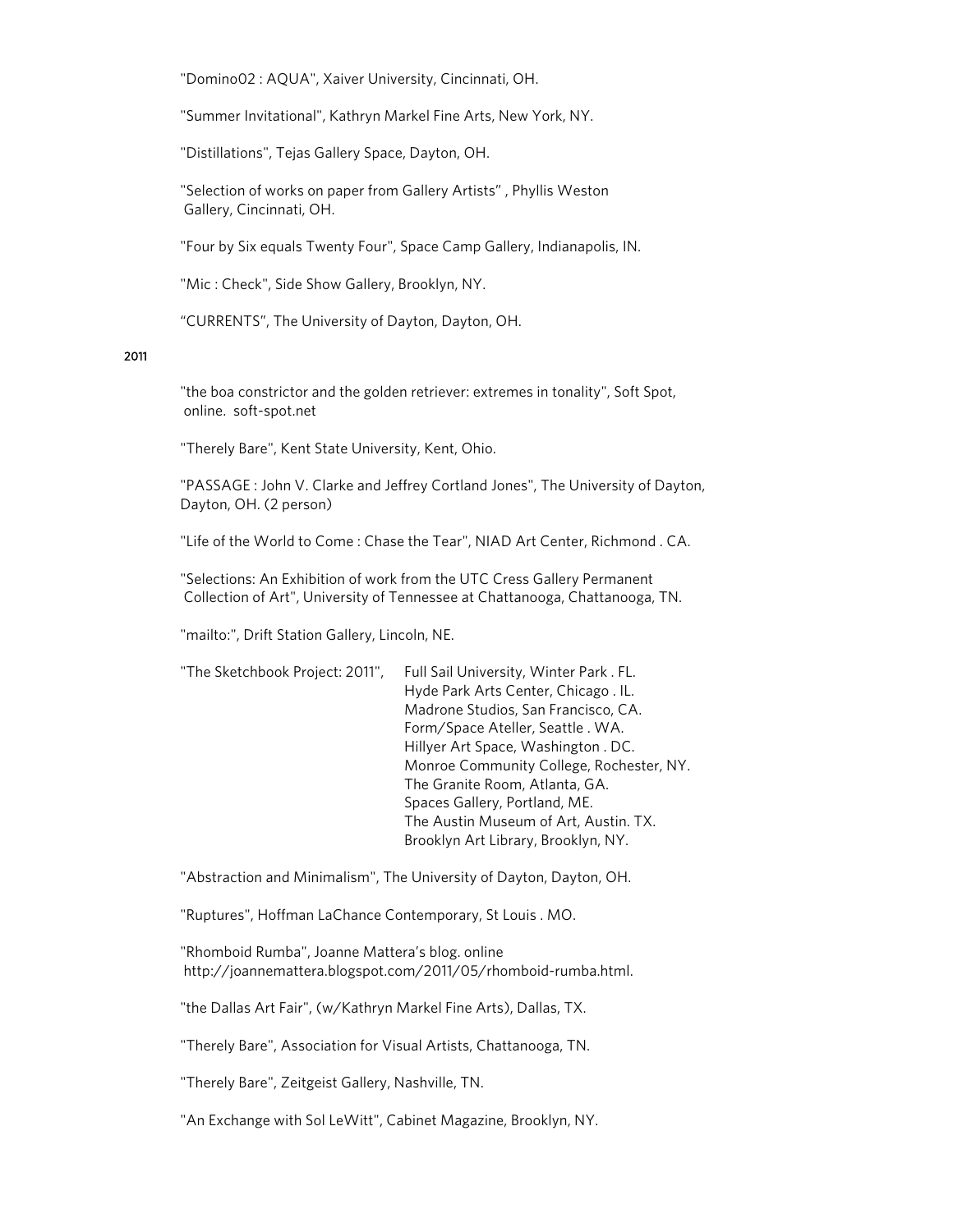## 2010

"Julian Dashper (1960-2009): It Is Life . A memorial exhibition", Minus Space, Brooklyn, NY.

"Rhodes College Art Department Dinner", Material Art Space, Memphis, TN.

"the Sketchbook Project : 2010", Soulard Art Market, St. Louis . MO. Home Gallery, Chicago, IL. Art and Shelter Gallery, Los Angeles . CA. Monroe Community College, Rochester, NY The Art House, Atlanta, GA. Laconia Gallery, Boston, MA. Brooklyn Art Library, Brooklyn, NY. 303Grand, Brooklyn, NY.

"Promotion Project", the College Art Association / ARTExchange, Chicago, IL. curated by Sharon Butler, Eastern Connecticut State University.

"Across the Board", Moms Fridge Project, Cincinnati, OH.

#### 2009

"Perspectives in Abstraction: Work by Kim Krause, Frank Herrmann, and Jeffrey Cortland Jones", Northern Kentucky University, Highland Heights, KY. (3 person)

"Almost Certain", A I S L E, Cincinnati, OH. (2 person)

"Faraway, So Close", Kunst Projek Traum (Recent Projects), Berlin, Germany.

"Yuletide", 1305 Gallery, Cincinnati, OH.

"Touch Faith", Semantics, Cincinnati, OH.

"Group Show", Link Gallery, Dayton, OH.

"I Decree Today", Marx Gallery, Covington, KY.

"Angel Spotted Above", Semantics, Cincinnati, OH.

"Business Edition", Pocket Utopia, Brooklyn, NY.

"My Certain Fate", Pharmaka, Los Angeles, CA.

"Take Art/Leave Art", Association for Visual Arts, Chattanooga, TN.

"Unchained II", Link Gallery, Dayton, OH.

#### Curatorial Work

 I am the founder and sole curator of No Future Projects, an online curatoral project http://www.nofutureprojects.com/ 2009 – present

Dayton, OH based artist Mike Elsass and I co-founded, Divisible and Corridor, physical gallery spaces at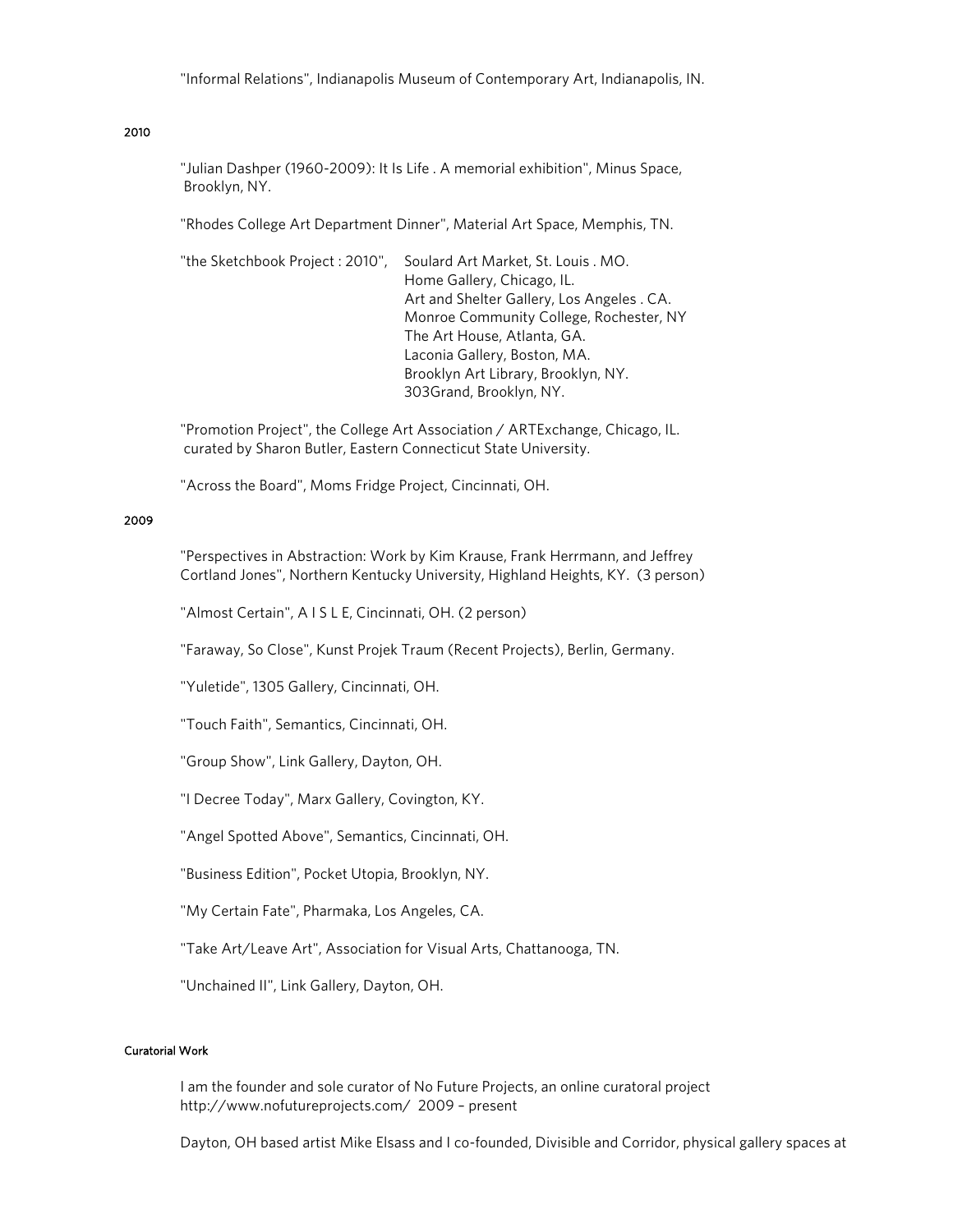#### 2017

"Fiction (With Only Daylight Between Us) . v2", Raygun Projects, Toowoomba, Queensland, Australia. "Fiction (With Only Daylight Between Us) . v2", Class Room, Coventry, England.

"Fiction (With Only Daylight Between Us) . v2", Apothecary, Chattanooga, TN.

"Fiction (With Only Daylight Between Us) . v2", Volunteer State Community College, Nashville, TN.

"Sarah Berger : Diffuse", Corridor, Dayton, OH.

"Elizabeth Clement : fear of exposure", Divisible, Dayton. OH.

"Olivia Mae Jones : New Work", Corridor, Dayton, OH.

"Tells the Next One : Heather Jones", Divisible, Dayton. OH.

## 2016

"Fiction (With Only Daylight Between Us) . v2", Angelika Studios, High Wycombe, England.

"Hands On : Jake Tate", Divisible, Dayton. OH.

"the surface : Jessie Karlsberger", Divisible, Dayton. OH.

"Fiction (With Only Daylight Between Us) . v2", Boecker Contemporary, Heidelberg, Germany.

"Fiction (With Only Daylight Between Us) . v2", Curating Contemporary, online. http://www.curatingcontemporary.com/current-show--fiction-with-only-daylight-between-usv2/fiction-with-only-daylight-between-us-v2/

"Sympathies in the Fondness of Being : Landon Crowell", Divisible, Dayton. OH.

"Tension : Jeffrey Collins", Corridor, Dayton, OH.

"Strange Bruises / Ghost Emerging", the University of Dayton, Dayton. OH.

"Fiction (With Only Daylight Between Us) . v2", Corridor, Dayton, OH.

"Justin Blue Bowling", Corridor, Dayton, OH.

"divisible : amorphous", Divisible, Dayton. OH.

"divisible : At the Precipice", Divisible, Dayton. OH.

### 2015

"divisible : Wrong Turn at Albuquerque", Divisible, Dayton. OH.

"divisible : Cursed", Divisible, Dayton. OH.

"Never Shout Never", NIAD Art Center, Richmond, CA.

"divisible : Future Thinking", Divisible, Dayton. OH.

"divisible : Welcome Back Daydreamer", Divisible, Dayton. OH.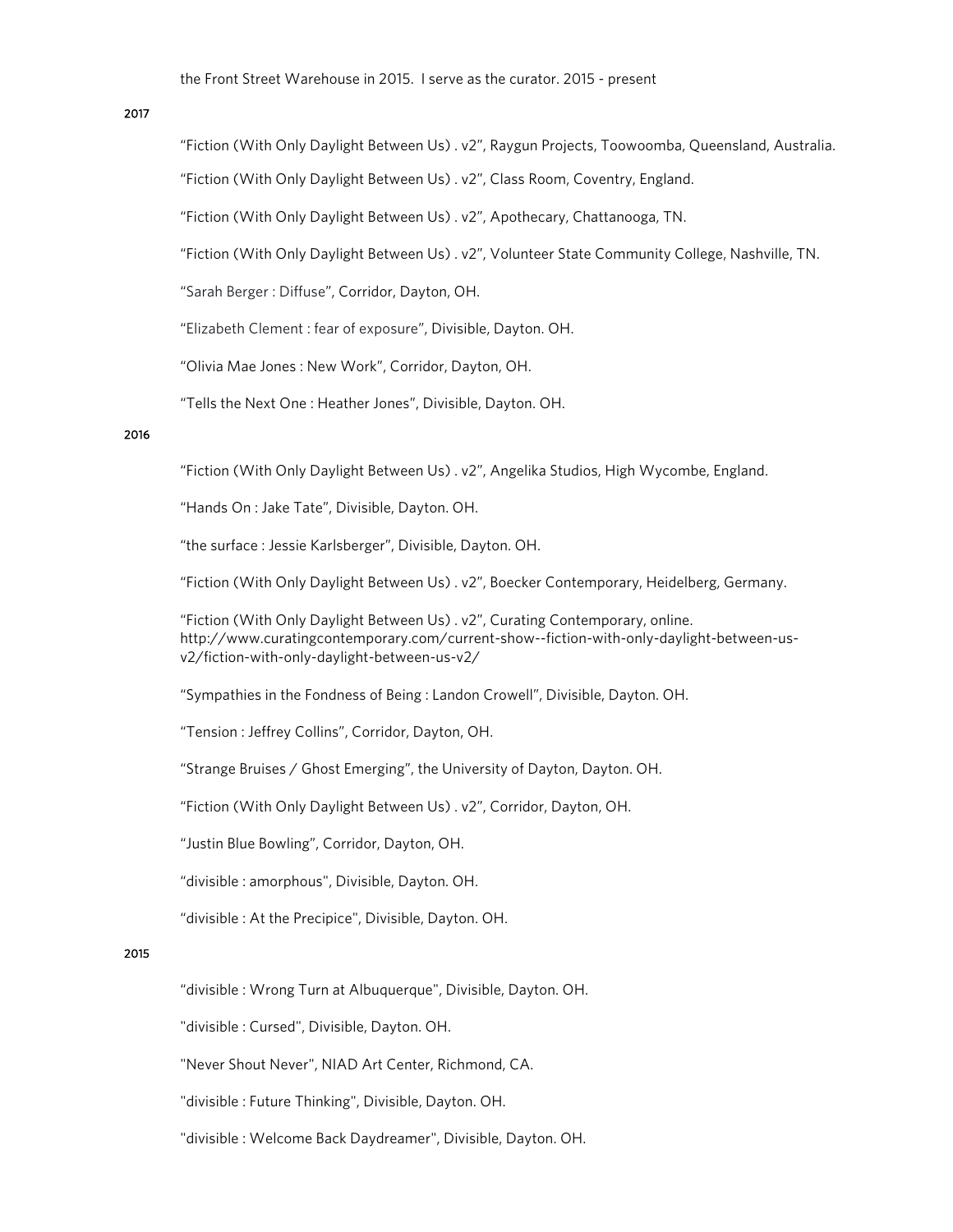"made by translation . Matt Manalo", No Future Projects, online. http://www.nofutureprojects.com/

"divisible : on brave mountains we conquer", Divisible, Dayton. OH.

# 2014

"in the presence of memory . Krista Svalbonas", No Future Projects, online. http://www.nofutureprojects.com/

"divisible : start your own scene", Divisible, Dayton. OH.

"unified fields . Andreas Baumgartner", No Future Projects, online. http://www.nofutureprojects.com/

"Wishful Thinking . Suzanne Laura Kammin", No Future Projects, online. http://www.nofutureprojects.com/

"Perceptive Reality . Darren Haper", University of Dayton, the Inlet, Dayton. OH.

"divisible : please, actually, introspective", Divisible, Dayton. OH.

"View: Emil Robinson", the University of Dayton, Dayton, OH.

"Now Made with Real Paint . Max Manning", No Future Projects, online. http://www.nofutureprojects.com/

"Fiction (with only daylight between us)", Neon Heater, Findlay, OH.

"Fiction (with only daylight between us)", the University of Dayton, Dayton, OH.

"Fiction (with only daylight between us)", No Future Projects, online. http://www.nofutureprojects.com/

"Ghostlands II", the University of Dayton, Dayton, OH.

"and many other things . Luke Ahern", No Future Projects, online. http://www.nofutureprojects.com/

"Considering New Parameters . RC Wonderly", the University of Dayton, Dayton, OH.

"Difficult or Impossible to Understand or Explain Away . Casey Roberts", the University of Dayton, Dayton, OH.

#### 2013

"Frontside Slappy . Greg Fadell", No Future Projects, online. http://www.nofutureprojects.com

"Handsome . Christopher Hoeting", No Future Projects, online. http://www.nofutureprojects.com/

"Back To Mine", the Neon Heater Gallery, Findlay, OH.

"Delineation . Evan Halter", No Future Projects, online. http://www.nofutureprojects.com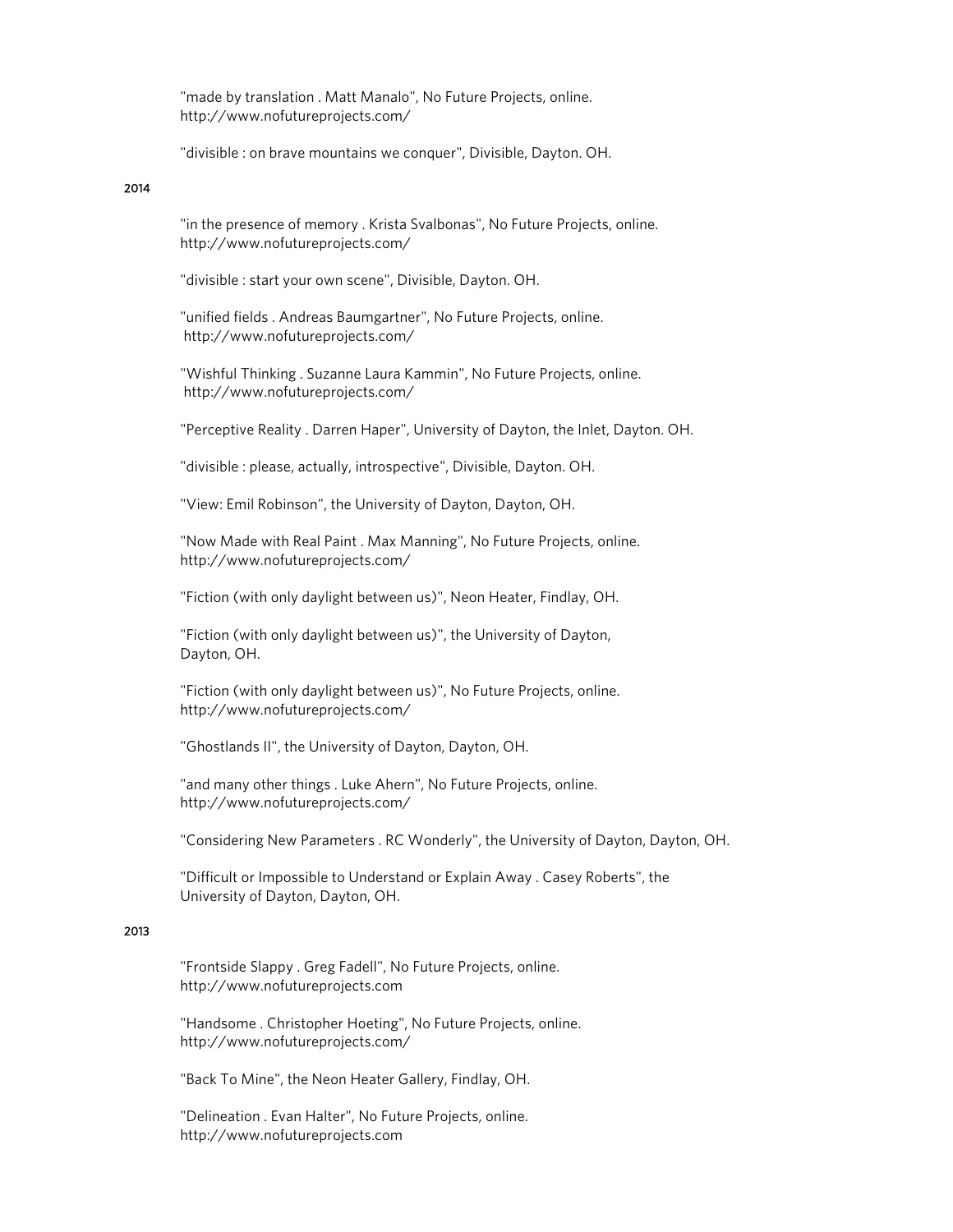"Fine Time : You've Got Love Technique", Curating Contemporary, online. http://curatingcontemporary.com/#/previous-shows/2013/fine-time--youve-got-lovetechnique/benjamin-gardner

"Right and Other Angles", Soft Spot, online. http://www.soft-spot.net/saturday/angles\_state.html

## 2012

"Within . Marc Cheetham", No Future Projects, online. http://www.nofutureprojects.com/.

"Return : Works by University of Dayton Alumni Amy Sacksteder and Ryan Feeney", The University of Dayton, Gallery 249, Dayton, OH.

"Reconcile . Amy Sacksteder", No Future Projects, online. http://www.nofutureprojects.com/.

"Desire is the Desire for Presence . Phillip Buntin", No Future Projects, online. http://www.nofutureprojects.com/.

"Switch and Bait . Brian Cypher and Ian White Williams", No Future Projects, online. http://www.nofutureprojects.com/.

"I Suppose . Joe Edwards", No Future Projects, online. http://www.nofutureprojects.com/.

"Subspace . J.T. Kirkland", No Future Projects, online. http://www.nofutureprojects.com/.

"Reclaimed Verse . Nick Satinover", No Future Projects, online. http://www.nofutureprojects.com/.

### 2011

"Faction", The University of Dayton, Dayton, OH.

### 2010

"Flowers In The Dustbin : Timothy B. Buckwalter", No Future Projects : a temporary and moveable project space, Dayton, OH.

"Angel Dust : Matthew Langley + Douglas Witmer", No Future Projects : a temporary and moveable project space, Dayton, OH.

"Ohne Titel : Scott Grow", No Future Projects : a temporary and moveable project space, Dayton, OH.

### 2009

"Touch Faith", Semantics, Cincinnati, OH.

"I Decree Today", Marx Gallery, Covington, KY.

### Design Work

Publications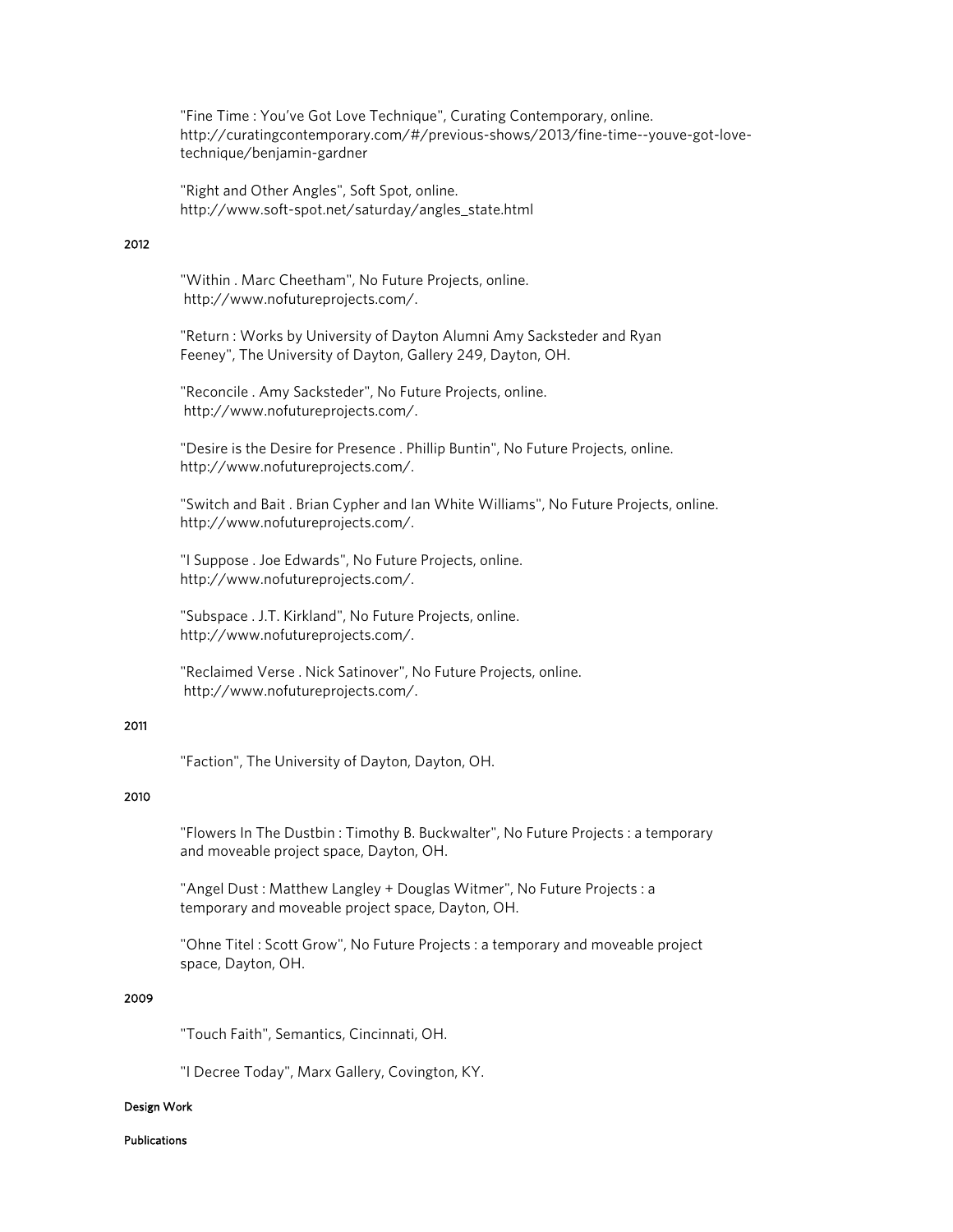"Meet the Artist Behind These Colorful Modern Quilts" Martha Stewart, New York. NY. http://www.marthastewart.com/1504311/meet-artist-behind-these-colorful-modern-quilts

"Jeffrey Cortland Jones: Closer, Still" Kathryn Markel Fine Arts, New York. NY. https://issuu.com/markelfinearts/docs/jones\_exhibition\_catalog exhibition catalogue.

""Stratum" at Jamie Brooks Fine Art" ArtLTD, Los Angeles, CA http://www.artltdmag.com/index.php?subaction=showfull&id=1469565771&archive&start\_from&ucat  $=32$ 

"In Conversation with Jeffrey Cortland Jones" Kathryn Markel Fine Arts, New York, NY www.markelfinearts.com/blog/54/

"Jeffrey Cortland Jones" June Joon Jaxx, Mexico City, Mexico www.junejoonjaxx.com/2016/02/j-u-n-e-j-o-o-n-j-x-x-interviews.html

"Skin Ego at Skibum MacArthur" Contemporary Art Review LA, Los Angeles, CA www.contemporaryartreview.la/skin-egoat-skimbum-maccarthur/

"Local Artists Explore "Abstract" in Carnegie's Newest Exhibit" the River City News, Covington, KY www.rcnky.com/articles/2016/04/30/local-artists-explore-abstract-carnegies-newest-exhibit

## 2015

"SADA: Exhibit Guide, October 2015" Seattle Art Dealers Association, Seattle, WA. http://issuu.com/seattleartdealersassociation/docs/october\_sada\_expanded\_digital\_exhib Seattle Art Dealers Association magazine. October 2015. Page 27

"Texas Contemporary" Kathryn Markel Fine Arts, New York. NY. http://issuu.com/markelfinearts/docs/tx\_cont\_issuu exhibition catalogue. October 2015. pages 14-15

"Quilt Local: Finding Inspiration in the Everyday", Heather Jones, Abrams/STC Craft/A Melanie Falick Book. New York. October 6, 2015 ISBN-10: 1617691763

"New American Paintings", Steven T. Zevitas, The Open Studio Press, Boston. MA. Vol. 119. August 2015

Juried by Kelly Shindler, Associate Curator, Contemporary Art Museum St. Louis, St. Louis, MO, and producer of the PBS documentary series *Art:21—Art in the Twenty-First Century*

"New American Paintings is a juried exhibition-in-print. Each museum-quality issue results from a highly selective juried competition and presents the work of forty painters. Thousands of artists enter our competitions every year, but only a limited number make it through the jurying process.

### 2016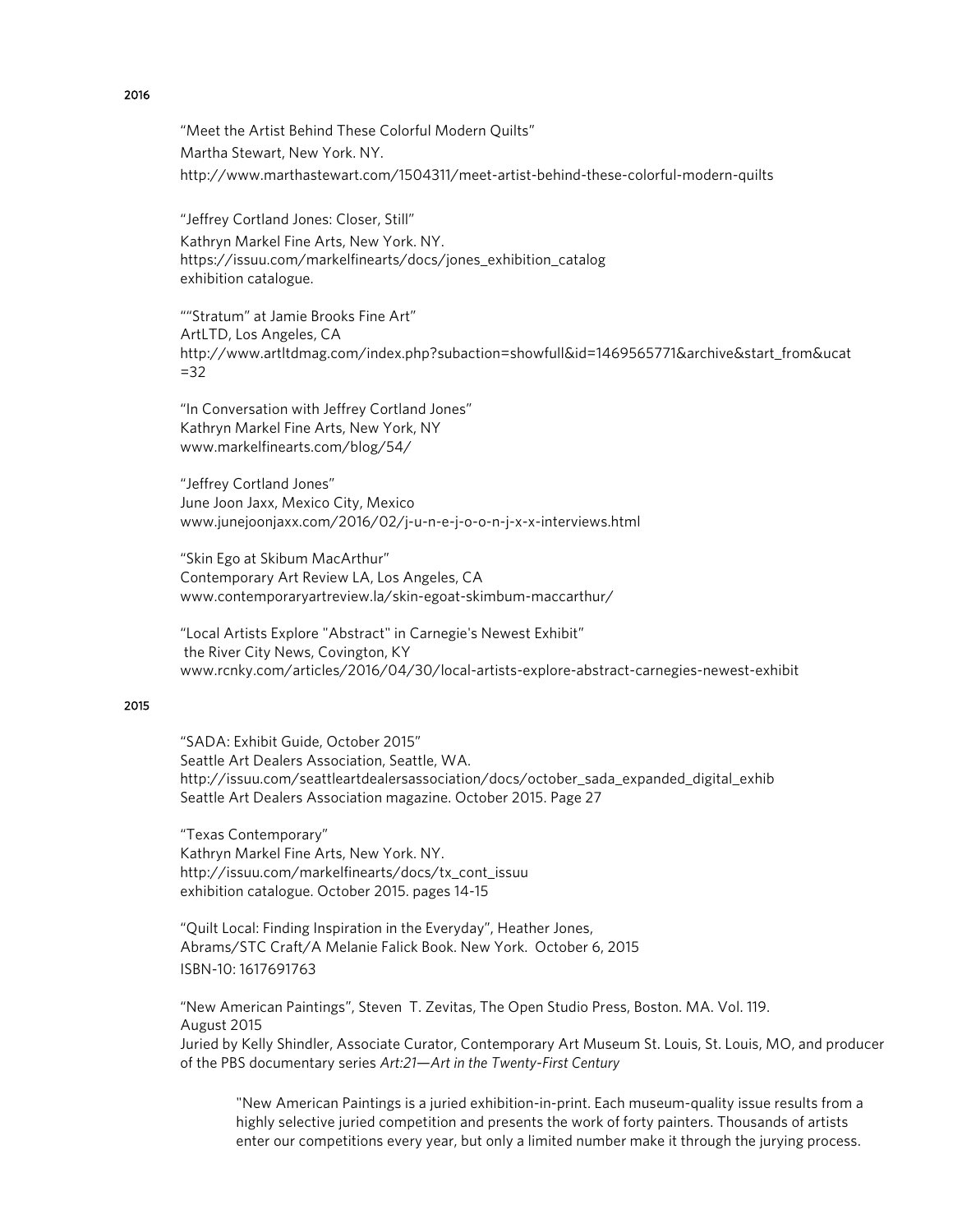We work closely with renowned curators in order to select those artists whose work deserves to be seen by a wider audience. Unlike other art publications, New American Paintings does not discriminate by style or yield to art-world trends."

"You Inspire Me to Quilt: Projects from Top Modern Designers Inspired by Everyday Life", Cheryl Arkison, C&T Publishing / Stash Books. pp. 38-43. June 7, 2015 ISBN-10: 1617450359

"Art Market San Francisco"

Kathryn Markel Fine Arts, New York. NY. http://issuu.com/markelfinearts/docs/issuu\_san\_fran exhibition catalogue. pages 10-15

"Art on Paper"

Kathryn Markel Fine Arts, New York. NY. http://issuu.com/markelfinearts/docs/paper\_issuu exhibition catalogue. pages 14-19

"Inspiration – Quilt Local", Melanie Falick October 9, 2015 http://www.melaniefalick.com/blog/2015/9/23/k7k3koh00101hs34d5hhgnqqxkh77a

"Therely Bare (Redux) in Nashville" IS Projects. August 31, 2015 http://www.is-projects.org/news/therely-bare-redux-in-nashville

"therely bare ::: zeitgeist gallery ::: 8/1/15", David Wright Lagrone. August 13, 2015 https://www.youtube.com/watch?v=L6B11t43YW8&feature=share

"Q&A with John Tallman, artist and co-curator of Therely Bare" Zeitgeist, August 12, 2015 http://zeitgeist-art.com/announcements/2015/8/12/qa-with-john-tallman

"Therely Bare (Redux), Traveling Exhibit of Local and International Artist" Nashville Arts, August 2015, pp. 70-71.

"Decoding the Abstract at Lyons Wier Gallery" the Culture Trip, July 28, 2015 http://theculturetrip.com/north-america/usa/new-york/articles/decoding-the-abstract-unlimitedpotential-at-lyons-wier-gallery/

"Darren Haper" Wagner Internet Marketing, February 21, 2015 https://www.youtube.com/watch?v=8UyAWGwlPs4

"This N That With Ree and Adrian" Galleri Urbane Tumbler http://galleriurbane.tumblr.com/post/107132921077/this-n-that-with-ree-adrian-of-galleri-urbane-a

"Jeffrey Cortland Jones: Artist of the Month" Galleri Urbane Tumbler http://galleriurbane.tumblr.com/post/106956748407/what-is-the-earliest-memory-you-have-of-being

#### 2014

"Art Market Hamptons"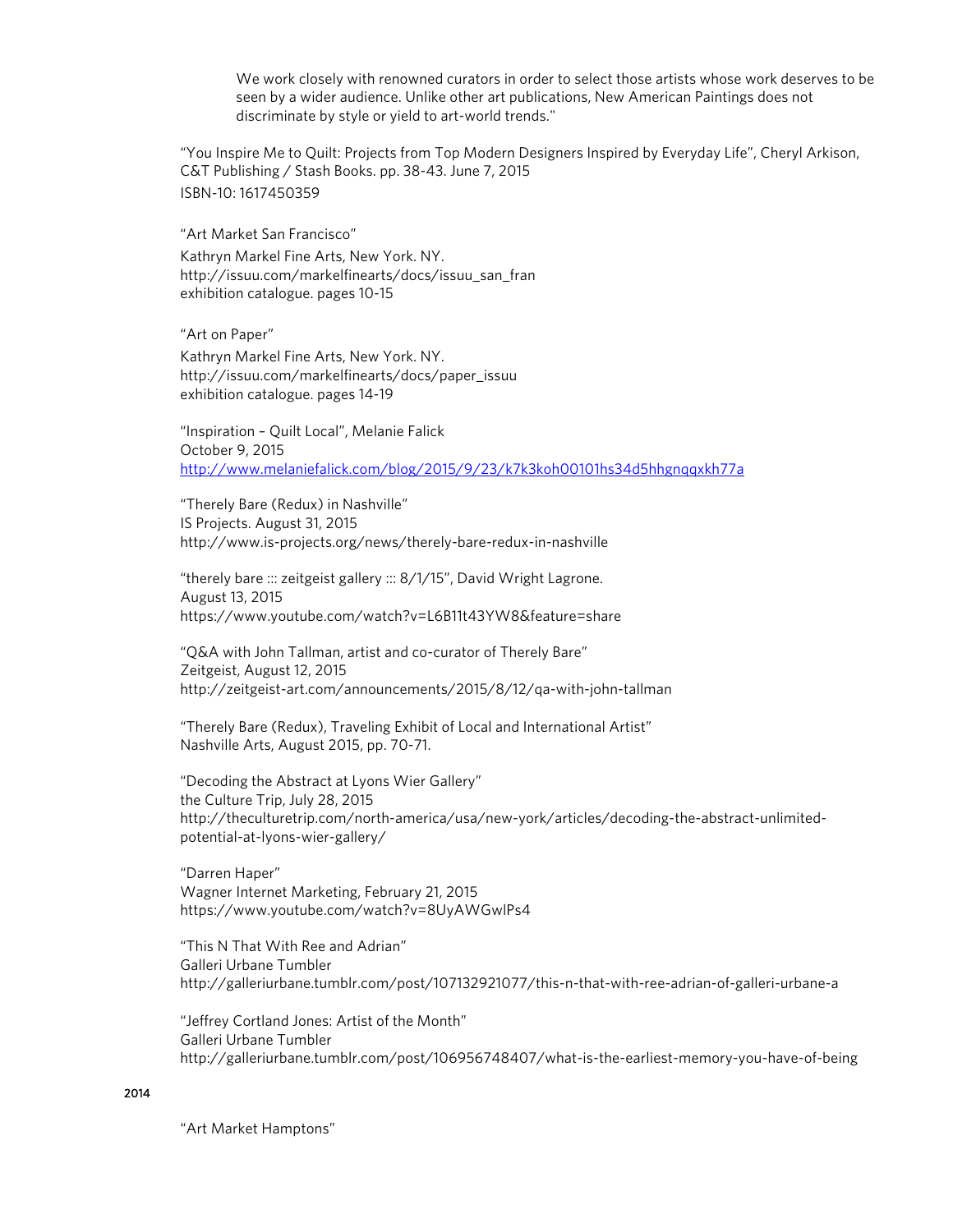Kathryn Markel Fine Arts, New York. NY. http://issuu.com/markelfinearts/docs/art\_market\_2014\_fdb43e3f25f7d1 exhibition catalogue. pages 12-15

"Lucky Spool's Essential Guide to Modern Quilt Making: From Color to Quilting: 10 Design Workshops by Your Favorite Teachers" Lucky Spool Editors, Lucky Spool Media. June 4, 2014 . pp. 125, 192 ISBN-10: 1940655005

"Did I See You, See Me (In A New Light) : Jeffrey Cortland Jones" Kathryn Markel Fine Arts, New York. NY. http://issuu.com/markelfinearts/docs/cortland\_jones\_exhibition\_issuu exhibition catalogue

"Friends"

Corwin Peck, Peninsula Art Space, Brooklyn. NY. CreateSpace Independent Publishing Platform, February 2, 2014 exhibition catalogue. p. 55 ISBN-10: 1495418553

"Pure Pigments, Geometric Paintings, Gold Lamé." Wall Street Journal. New York, NY www.online.wsj.com/articles/pure-pigments-geometric-paintings-gold-lame-1406943762

"Gray Comtemporary Hosts a Bright, Colorful Show With Aloe Vera" Houston Press. Houston. TX www.blogs.houstonpress.com/artattack/2014/08/aloe\_vera.php

"Tuesday, July 15, 2014" Zimmermann On Art, July 15, 2014 http://zimmermannonart.blogspot.com/2014\_07\_01\_archive.html

"Divisible" : A Collaboration between Mike Elsass and Jeffrey Cortland Jones" online:. www.mikeelsass.com/divisible-a-collaboration-between-mike-elsass-and-jeffrey-cortland-jones/

"Justine Hill and Jeffrey Cortland Jones @ Kathryn Markel Fine Arts" web: Structure and Imagery. structureandimagery.blogspot.com/2014/07/justine-hill-and-jeffrey-cortland-jones.html?spref=fb

"Must-See Summer Shows" Artsy.net www.artsy.net/feature/must-see-summer-shows

"Abstract Painter Jeffrey Cortland Jones". Art News. www.artnewsblog.com/abstract-painter-jeffrey-cortland-jones/

"Fiction: Curated by Jeffrey Cortland Jones @ The Neon Heater Art Gallery". Structure and Imagery. www.structureandimagery.blogspot.com/2014/05/fiction-curated-by-jeffrey-cortland.html

"Have you met…Jeffrey Cortland Jones?". Painter's Progress. www.sbmacinnis.wordpress.com/2014/03/10/have-you-met-jeffrey-cortland-jones/

"Sideshow Nation II: At the Alamo" . Gallery Travels. http://gallerytravels.blogspot.com/2014/01/post-3-of-5-sideshow-nation-ii-at-alamo.html

"Student Wins Best of Show at Short North Gallery" . Columbus College of Art and Design http://www.ccad.edu/blog/2014/02/student-wins-best-of-show-at-short-north-gallery/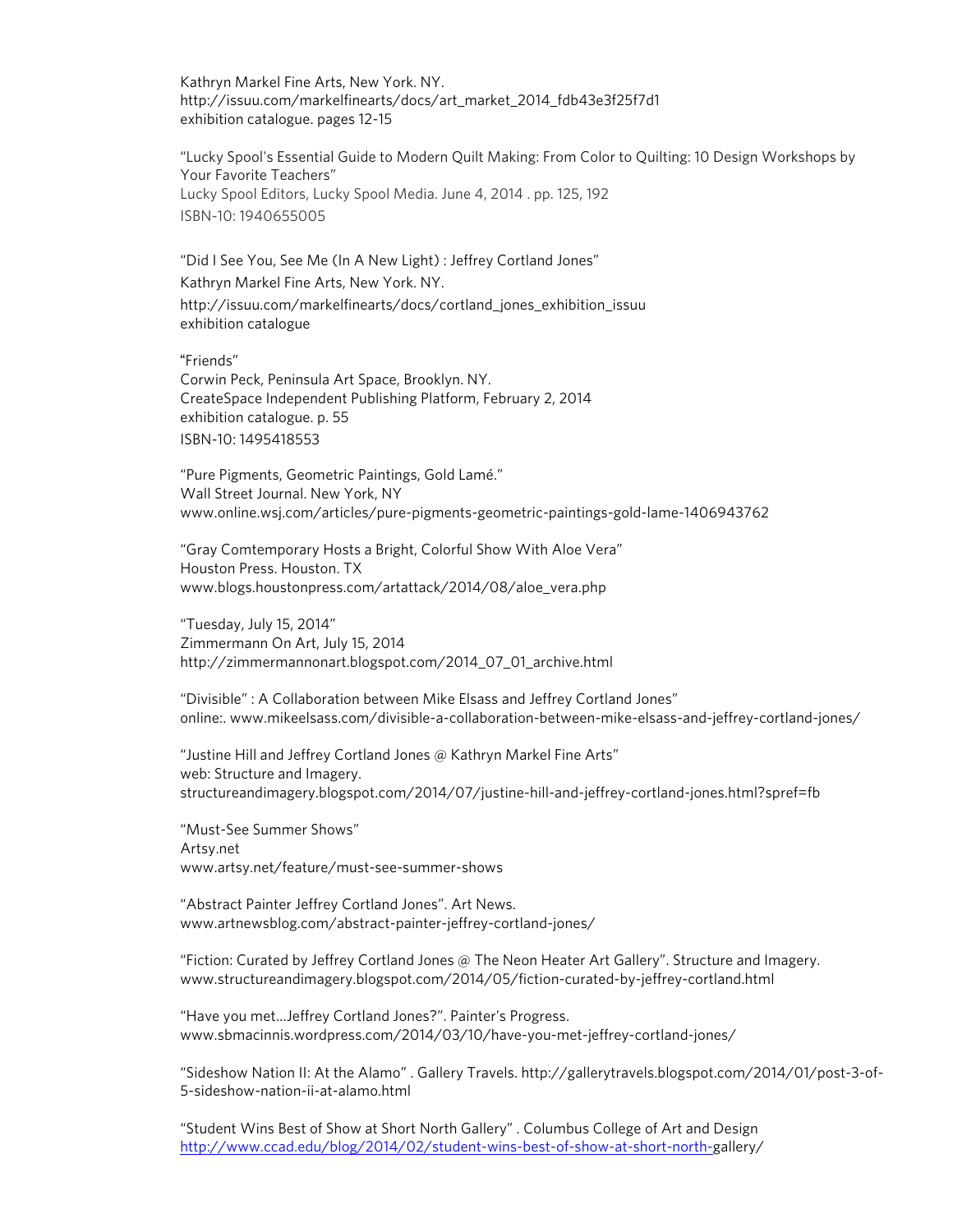February 17, 2014

"Quarters: At Home in the Woods", Generation Q, January / February, 2014 pp. 36-41

2013

"Context Art Miami", Kathryn Markel Fine Arts, New York. NY. http://issuu.com/markelfinearts/docs/context\_art\_miami\_powerpoint\_for\_is exhibition catalogue. pages 24 and 25

"New American Paintings", Steven T. Zevitas, The Open Studio Press, Boston. MA Vol. 107 August 2013 juried by Eric Crosby, Assistant Curator, Walker Art Center, Minneapolis, MN

"Aqua Art Miami 2013 Ends on a Splashing Note!". Shrimp Peels and Hair. www.shrimppeelsandhair.com/aqua-art-miami-2013-ends-on-a-splashing-note/

"North Meets South",.Aeqai. www.aeqai.com/main/2013/11/north-meets-south/

"After, Closer, Still. Las Vegas", Critical Correspondence www.criticalcorrespondence.com/tag/jeffrey-cortland-jones/

"The Quiet Works of Jeffrey Cortland Jones at RTZVegas", Las Vegas Weekly www.lasvegasweekly.com/news/2013/aug/07/quiet-works-jeffrey-cortland-jones-rtzvegas/

"Jeffrey Courtland Jones and the slow process of viewing". 13 ways of looking at painting. www.13waysoflookingatpainting.blogspot.com/2013/03/jeffrey-courtland-jones-and-slow.html

"Jeffrey Cortland Jones. Online", Terry Greene Painting : Paintings I like. www.terrygreenepainting.wordpress.com/2013/03/09/jeffrey-cortland-jones/

"Jeffrey Cortland Jones: After, Closer", McKinney Online. www.mckinneyonline.com/Things-To-Do/index.php/name/Jeffrey-Cortland-Jones-After-Closer/event/8409/

"The Ordinary and the Mundane – Jeffrey Cortland Jones", Visual Discepancies. www.brenthallard.wordpress.com/2013/03/06/the-ordinary-and-the-mundane-jeffrey-cortland-jones/

"Side By Side By OMID", AEQAI. www.aeqai.com/main/2013/02/side-by-side-by-omid/

"International Exhibit Domino 02: Aqua at Covington Arts" Examiner. Cincinnati, OH: www.examiner.com/article/international-exhibit-domino-02-aqua-at-covington-arts

"Jeffrey Cortland Jones, Temptation, 2012". Exasperated Viewer On Air. www.exasperated-viewer-on-air.tumblr.com/post/40266240953/jeffrey-cortland-jones-temptation-2012 enamel

#### 2012

"Domino 02: Aqua", OMID USA. Cincinnati, OH, September, 2012 exhibition catalogue. pp. 37-39

"Upcoming and Ongoing: Jeffrey Cortland Jones, Dan Roach, And David T Miller", Structure and Imagery. www.structureandimagery.blogspot.com/2012/11/upcoming-and-ongoing-jeffrey-cortland.html?spref=fb

"MIC: CHECK (The: human mic) (OCCUPY) @ Sideshow Gallery. Brooklyn, NY", Structure And Imagery. www.structureandimagery.blogspot.com/2012/01/mic-check-human-mic-occupy-sideshow.html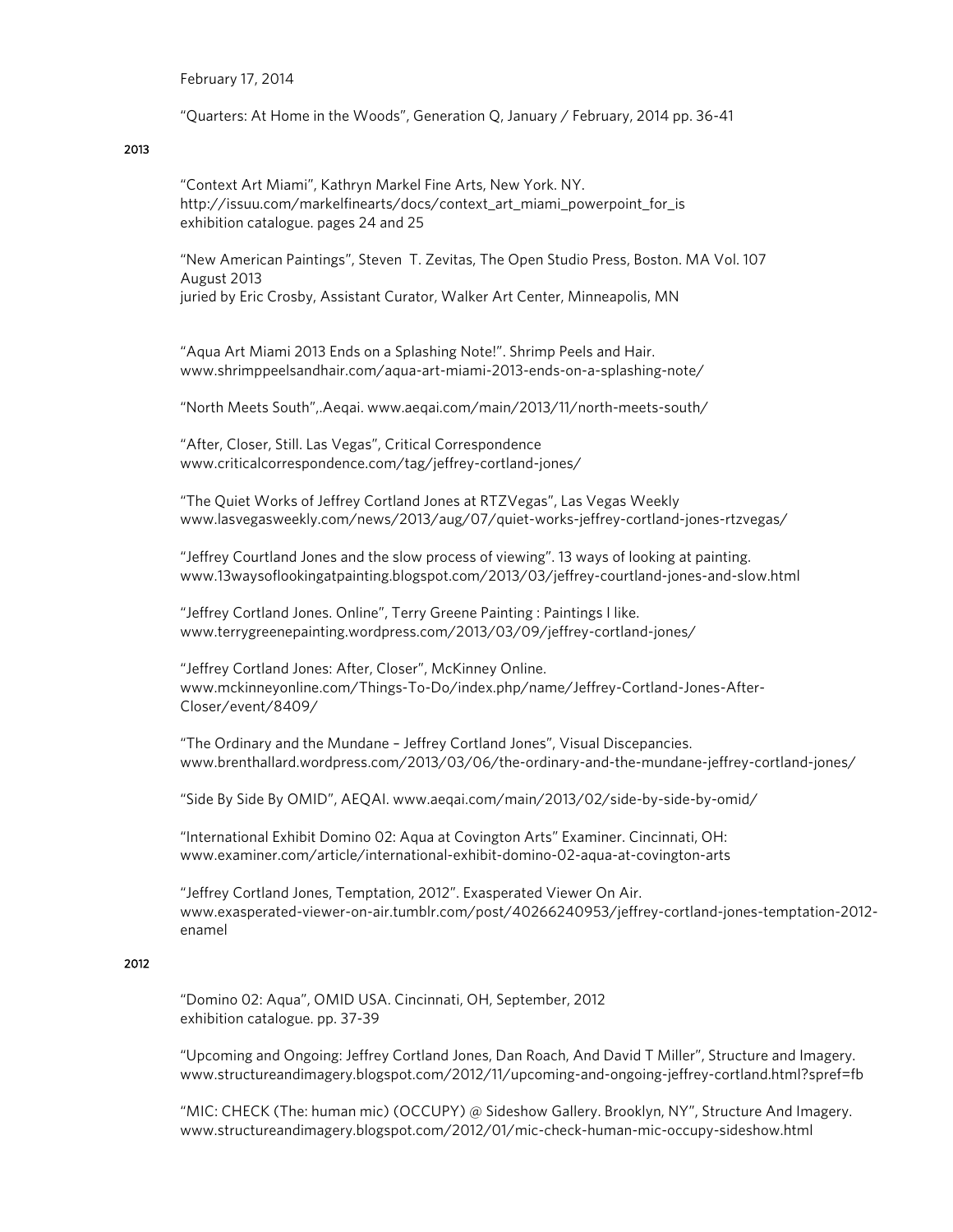"An Exchange with Sol LeWitt". Massachusetts Museum of Contemporary Art and Cabinet Magazine. January 20, 2011 exhibition catalogue. p. 84

"Faction: A Panel Discussion",.Duochrome Films. www.youtube.com/watch?v=8zsy\_CfdfOU

"Professor presents 'Faction'", Flyer News. Dayton, OH: www.flyernews.com/articles/id/7051

"Imagination reigns in quirky shows at two Kent galleries", Akron Beacon Journal. Akron, OH: www.the330.com/featured/imagination-reigns-in-quirky-shows-at-two-kent-galleries/

"Therely Bare. Kent, OH: Kent State Art Galleries. www.kentstateartgalleries.blogspot.com/#!/2011/08/therely-bare.html

"(standard) INTERVIEW: Paul Behnke", (standard) INTERVIEW. London, England www.standardinterview.blogspot.com/2011/08/paul-behnke.html

"Ruptures at hoffman lachance contemporary", Temporary Art Review, St. Louis, MO: www.temporaryartreview.com/ruptures-at-hoffman-lachance-contemporary/

"Ruptures' presents abstracts that delight". St. Louis Beacon, St. Louis, MO. www.stlbeacon.org/arts-life/visual-arts/110257-review-of-ruptures-at-hoffman-lachance

"Therely Bare at Zeitgeist, Nashville", Abstracktion www.abstraktion.org/2011/03/therely-bare-at-zeitgeist-nashville.html

"Also, Subversions", the Neutral. www.theneutral.blogspot.com/2011/01/also.html

#### 2010

"Informal Relations: Contemporary Works on Paper, Indianapolis Museum of Contemporary Art", Minus Space. www.minusspace.com/2010/12/insformal-relations-contemporary-works-on-paperindianapolis-museum-of-contemporary-art-in/

"Informal Relations at iMOCA", Nuvo, Indianapolis, IN. www.nuvo.net/indianapolis/review-informal-relations-at-imoca/Content?oid=1900276

"Kent Place Gallery Welcomes Jeffrey Cortland Jones", the Alternative Press. Newark, NJ. www.thealternativepress.com/articles/kent-place-gallery-welcomes-jeffrey-cortland-jones--2

"JCJ, Closer", the Neutral www.theneutral.blogspot.com/2010/10/jcj-closer.html

"Seven Artists of the Week – fit in or get out", Chicago Art Review. www.chicagoartreview.com/2010/09/01/seven-artists-of-the-week-fit-in-or-get-out/

"Julian Dashper (1960-2009): It Is Life",Minus Space. www.minusspace.com/2010/08/juliandashper/

"A Rush And A Push". On the Cusp www.on-the-cusp.blogspot.com/2010/06/review-rush-and-push.html

"Jeffrey Cortland Jones: A Rush and a Push, Christopher West Presents, Indianapolis, IN." Minus Space. www.minusspace.com/2010/06/jeffrey-cortland-jones-a-rush-and-a-push-christopher-west-presentsindianapolis-in/

## 2011